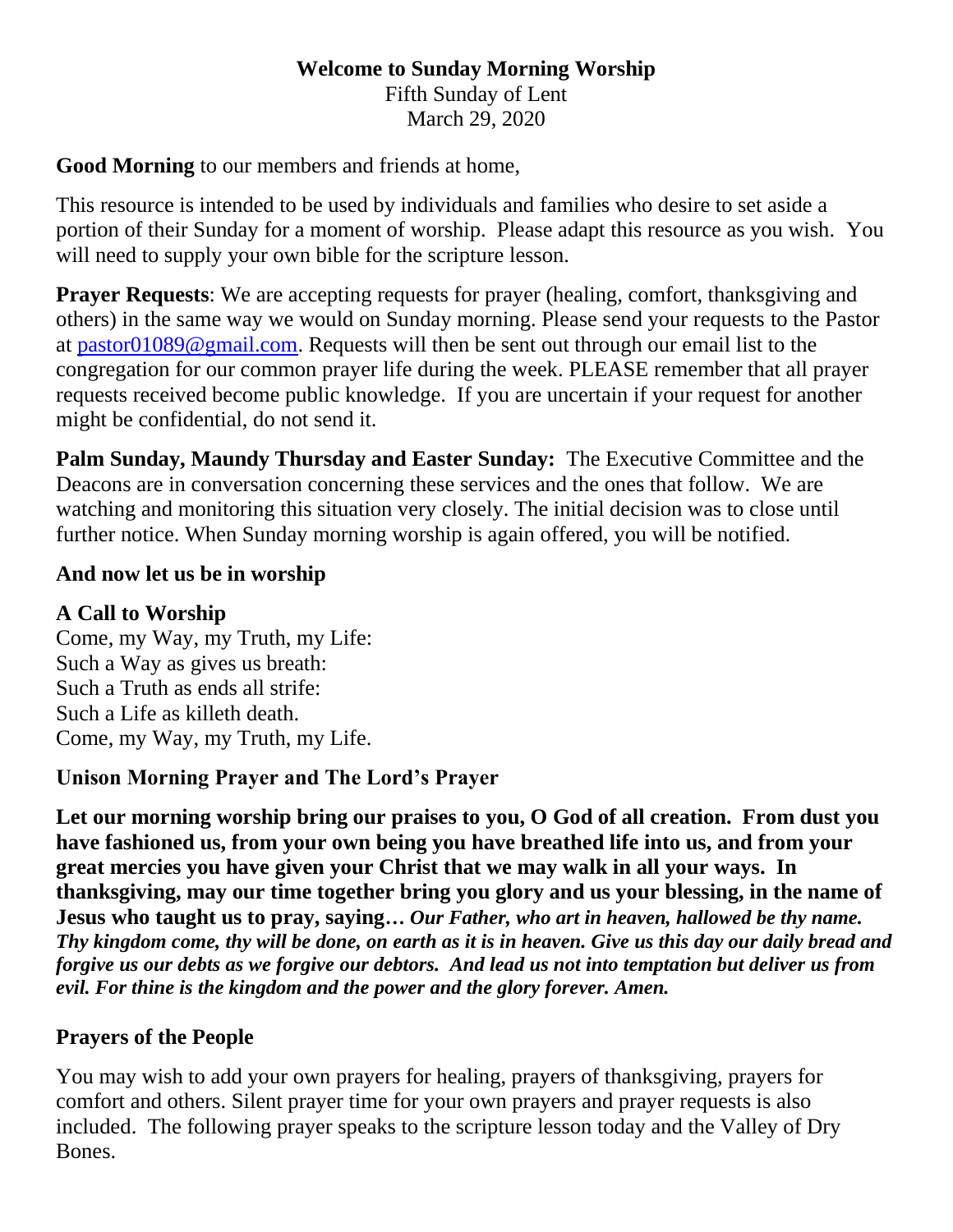# **Let us come to God in prayer.**

Gracious God, creator of heaven and earth, giver of life and breathe, who gives blessings as a fountain, who showers your people with gifts for your ministry, and who offers wholeness and healing even as we journey to the end of our days, we gather in worship, the young and the old, the contented and the searching, the joyful and the angry, the faithful and the doubting, we are all these things and much more. We are drawn to you, O God, and we are distracted from you. You are like living water, fresh and inviting, and we often would rather wander in the dust of the desert. You call us to relationship, to covenant and community, and we often would rather be disconnected, wandering, each to our own way until we are little more than dry bones. Tired, and parched we become disarticulated husks of the people you call your own. It is the paradox of our natures that just when we could use your breath of life, just when your reanimating spirit would bring us back into the joy of family, and community, just when we need what you have to offer, we turn away, we wander away, we run away, we crawl away. Loving God, in whose presence is balm, in whose Christ is your peace, in whose spirit is comfort and conviction, bring us to those moments of reconciliation and restoration. Help us to hold our heads in our hands, to breathe deeply, to close out the voices and distractions of the world that swirls around us with its compelling and frightening chaos, that in our stillness, in that moment of solitude, when are able to be quiet, that we might focus on listening and be present to you just as you are present to us, that we might find your cool respite from the heat of our lives, and be reinvigorated by your touch. And now in this moment, hear these our prayers…. **For healing** and comfort for Mary Cromack, who has tested positive for COVID 19 while in the nursing home, and for her husband Ted and grandson Teddy who are now in quarantine. **For healing**, even your ultimate healing of bringing one of your children home, for John and Sherry Taylor's neighbor, Bill Bereneson who is now in hospice and for his loving wife Kay. **For all this day** who have been affected by this virus, those in isolation, those in quarantine, and those who find their livelihoods threatened. We lift up to you all those are working

tirelessly tending to the sick and seeking ways of comfort and cure. **Be with us all** in this time of trial and in this moment of silence…………………….

And so, O God, as we journey deeper into this season of Lent, breath your Spirit into our lives of prayer, breathe your Spirit into our lives for your mission and breath your Spirit into our lives that we will know the love of Christ. Amen

# **Scripture Lesson:** Ezekiel 37:1-14

Our lesson for this morning comes from the Hebrew Scriptures. The prophet Ezekiel began his ministry before the fall of Jerusalem. During this time period he preached God's word of warning. In 587, B.C.E., Jerusalem was destroyed by the Babylonians. Much of the city's population was taken away to Babylon and Ezekiel went with them as a prophet to those in exile. Ezekiel assured his people of the abiding presence of God even in a foreign land. To a helpless and despairing, people he brought God's words of hope. After the reading, you may reflect on the story and share your thoughts. There is a set of notes concerning this text for your reflection.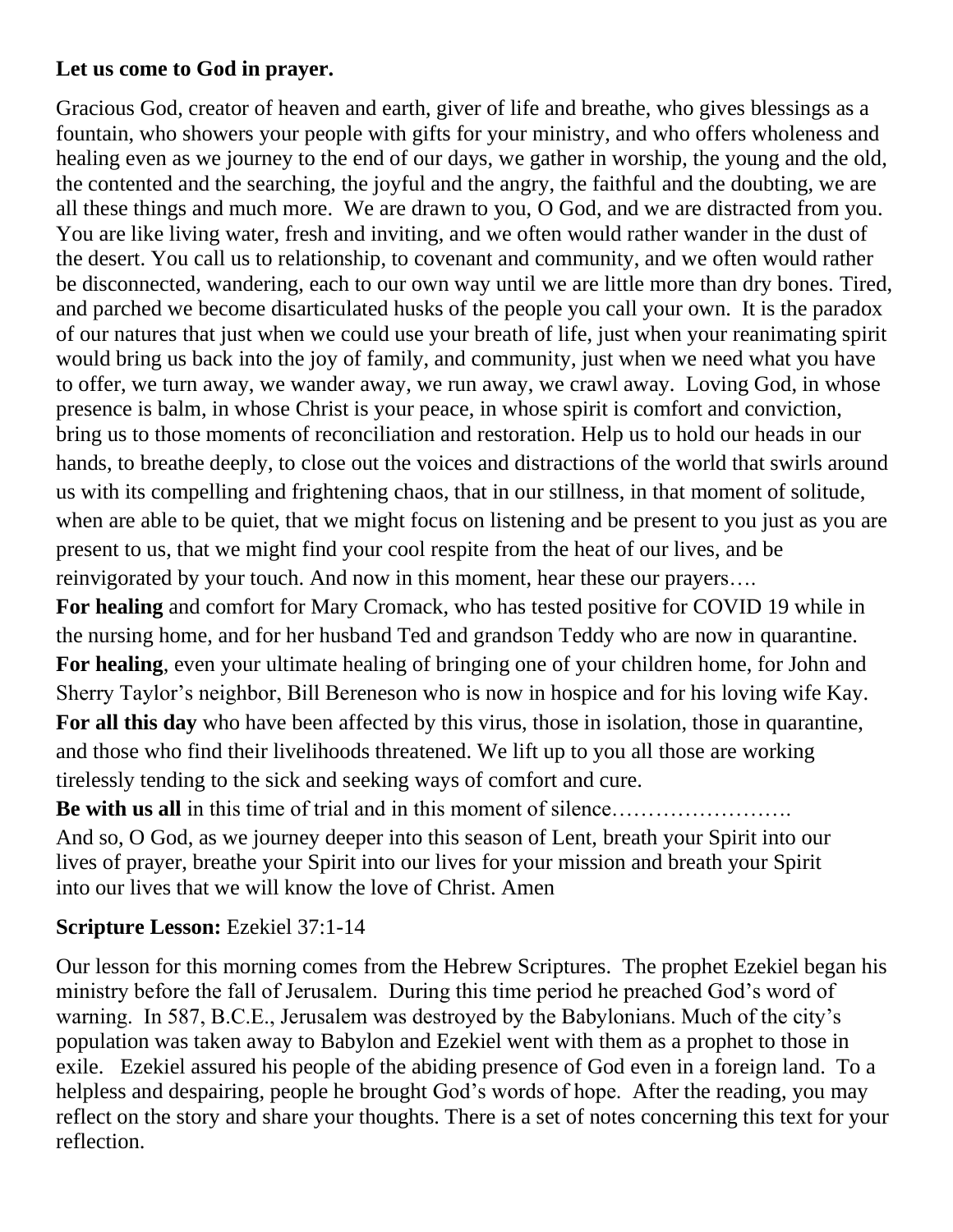#### **Benediction:** Psalm 18

*I love you, LORD, my strength. The LORD is my rock, my fortress and my deliverer; my God is my rock, in whom I take refuge, my shield and the horn of my salvation, my stronghold. Amen.*

**Benediction Response:** *Were You There?*

*Were you there when they crucified my Lord? Were you there when they crucified my Lord? Oh! Sometimes it causes me to tremble, tremble, tremble. Were you there when they crucified my Lord?*

Notes on the text

From 1803 to 1815 the Napoleonic wars raged from Europe to the West Indies and from Egypt to India. In Europe, where the majority of the land battles were fought, it was not unusual for armies to fight more than once on the same piece of ground, or to cross the battle fields of the year before as they marched onto new ones. Often the dead were buried in shallow mass graves that offered little permanent interment. When the next army passed by the bones of the dead from the previous battle littered the pastures. One soldier described it this way, "*It appeared that an army of the dead were growing right from the ground*." Such was the vision of Ezekiel of dry bones. The dead in the valley are long dead. Nothing is left but bones scattered across the valley floor. It is a horrific vision. One that was born out of the context of Israel's ancient history. In the late 600s BCE, Palestine was a troubled land. Armies marched. Alliances and treaties were made and broken. Kings came and kings went. The faith of the people of Judea had become neglected and forgotten. The covenant with God took a back seat to the cultural and political realities of the day. For a moment, when Ezekiel was a young boy, reforms swept through Jerusalem. The temple was cleansed. Idols to other gods removed and a new order of priests were put in charge of worship. Ezekiel's father became one of those priests. Suddenly Ezekiel's whole life changed. Now he was studying for the priesthood. And because of this training the ways of God's law became ingrained in him. This moment of rebirth in Jerusalem was not to last. After a period of quick changes in the monarchy, the city of Jerusalem surrendered to king Nebuchadnezzar of Babylon. Ezekiel became a member of that unhappy band of more than 4,000 men, women and children who were forced to make the walk from Jerusalem to the banks of the canal Chebar in what is now known as Iraq. It was roughly an 800-mile journey. Ezekiel, the boy from Jerusalem, after losing his home, surviving the march, and living in poverty as a prisoner, becomes the prophet. This is the background to the vision of the dry bones. The dramatic reassembling of those bones and the life that God breathes into them are the images of hope to those people in exile. There is one piece left of Ezekiel's life that brings all of this into focus.